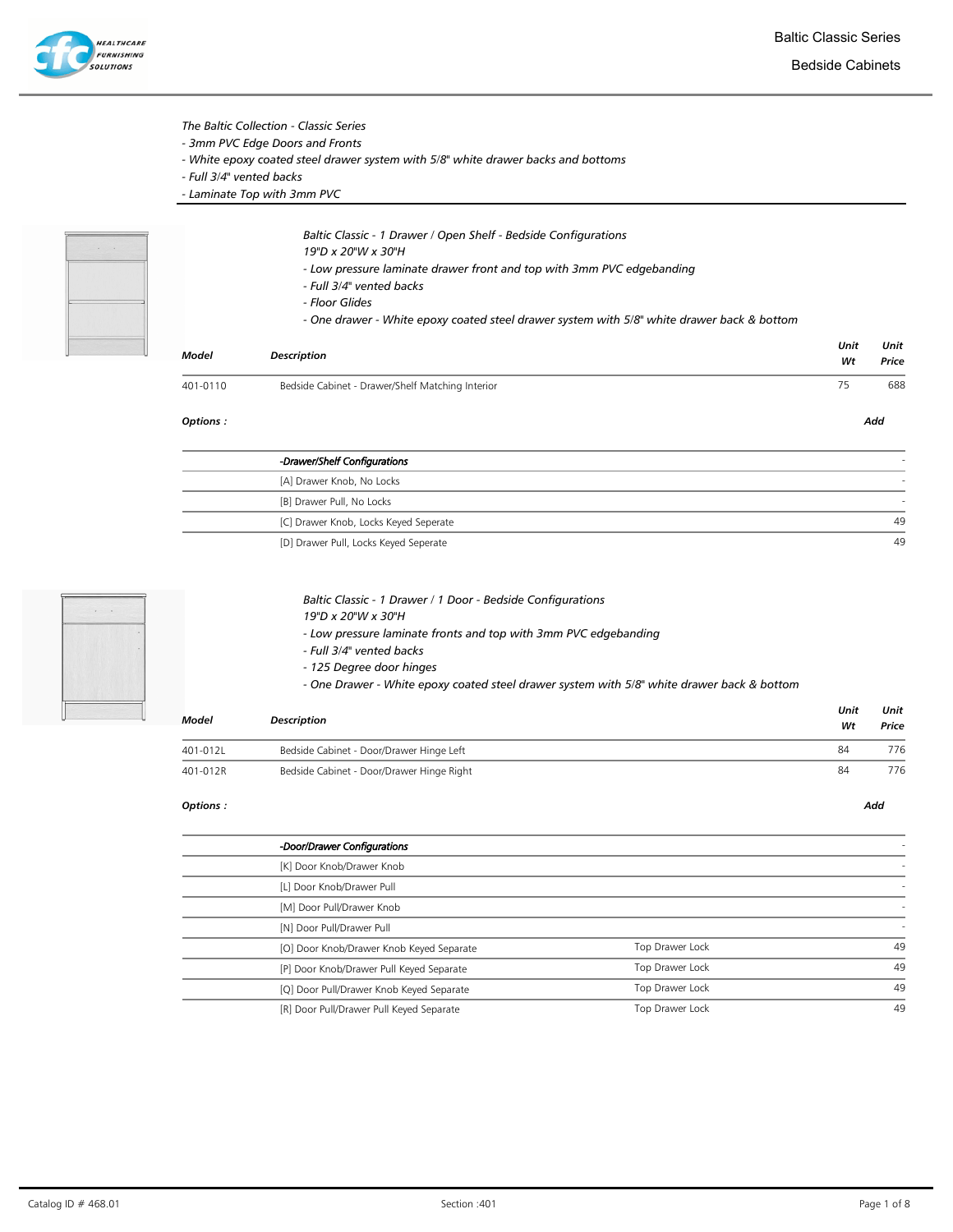**HEALTHCARE**<br>FURNISHING<br>SOLUTIONS

Bedside Cabinets

| ×.<br>$\ddot{\phantom{1}}$                                | $\sim$<br>. . |  |
|-----------------------------------------------------------|---------------|--|
| $\mathcal{L}_{\mathcal{A}}$ , $\mathcal{L}_{\mathcal{A}}$ |               |  |
| $\sim$<br>a ka                                            | e.            |  |
| ٠                                                         |               |  |

| Options : |                                                                                                                                                                                                                                                                                     |            | Add           |
|-----------|-------------------------------------------------------------------------------------------------------------------------------------------------------------------------------------------------------------------------------------------------------------------------------------|------------|---------------|
| 401-0130  | Bedside Cabinet - Three Drawer                                                                                                                                                                                                                                                      | 101        | 865           |
| Model     | <b>Description</b>                                                                                                                                                                                                                                                                  | Unit<br>Wt | Unit<br>Price |
|           | Baltic Classic - 3 Drawer - Bedside Configurations<br>19"D x 20"W x 30"H<br>- Low pressure laminate drawer fronts and top with 3mm PVC edgebanding<br>- Full 3/4" vented backs<br>- Floor Glides<br>- White epoxy coated steel drawer system with 5/8" white drawer backs & bottoms |            |               |

| [A] Drawer Knob, No Locks             |                 |     |
|---------------------------------------|-----------------|-----|
| [B] Drawer Pull, No Locks             |                 |     |
| [C] Drawer Knob, Locks Keyed Seperate | Top Drawer Lock | 49  |
| [D] Drawer Pull, Locks Keyed Seperate | Top Drawer Lock | 49  |
| [E] Drawer Knob, Locks Keyed Seperate | Lock All        | 147 |
| [F] Drawer Pull, Locks Keyed Seperate | Lock All        | 147 |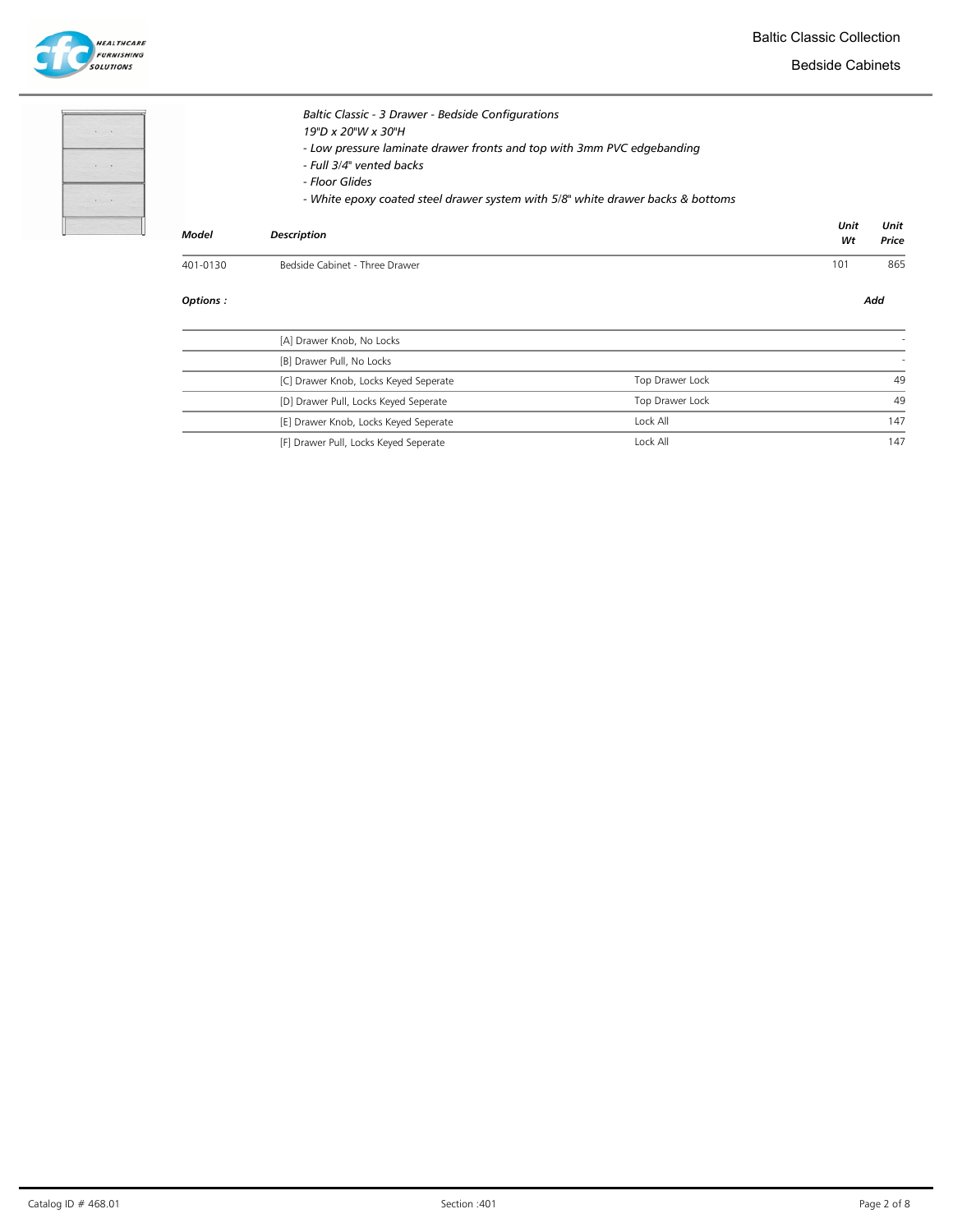Dresser Cabinets

**HEALTHCARE FURNISHING** .<br>solutions

|          | Baltic Classic - 3 Drawer - Dresser Units<br>19"D x 30"W x 30"H<br>- Low pressure laminate drawer fronts and top with 3mm PVC edgebanding<br>- Full 3/4" vented backs<br>- Concealed front levelers<br>- White epoxy coated steel drawer system with 5/8" white drawer backs & bottoms |            |               |
|----------|----------------------------------------------------------------------------------------------------------------------------------------------------------------------------------------------------------------------------------------------------------------------------------------|------------|---------------|
| Model    | <b>Description</b>                                                                                                                                                                                                                                                                     | Unit<br>Wt | Unit<br>Price |
| 401-0230 | Dresser Unit - Three Drawer                                                                                                                                                                                                                                                            | 134        | 1,024         |
| Options: |                                                                                                                                                                                                                                                                                        |            | Add           |

| [A] Drawer Knob, No Locks             |                 |    |
|---------------------------------------|-----------------|----|
| [B] Drawer Pull, No Locks             |                 |    |
| [C] Drawer Knob, Locks Keyed Seperate | Top Drawer Lock | 49 |
| [D] Drawer Pull, Locks Keyed Seperate | Top Drawer Lock | 49 |

|  |  | Baltic Classic - 4 Drawer - Dresser Units |  |  |
|--|--|-------------------------------------------|--|--|
|--|--|-------------------------------------------|--|--|

- 19"D x 30"W x 38"H
- Low pressure laminate drawer fronts and top with 3mm PVC edgebanding
- Full 3/4" vented backs
- Concealed front levelers
- White epoxy coated steel drawer system with 5/8" white drawer backs & bottoms

| Model    | <b>Description</b>         | Unit<br>Wt | Unit<br>Price |
|----------|----------------------------|------------|---------------|
| 401-0240 | Dresser Unit - Four Drawer | 148        | ,308          |

#### Options : Add

| [A] Drawer Knob, No Locks             |                 |    |
|---------------------------------------|-----------------|----|
| [B] Drawer Pull, No Locks             |                 |    |
| [C] Drawer Knob, Locks Keyed Seperate | Top Drawer Lock | 49 |
| [D] Drawer Pull, Locks Keyed Seperate | Top Drawer Lock | 49 |



| Baltic Classic - 6 Drawer - Dresser Units |
|-------------------------------------------|
|-------------------------------------------|

- 19"D x 44"W x 30"H - Low pressure laminate drawer fronts and top with 3mm PVC edgebanding
- 
- Full 3/4" vented backs
- Concealed front levelers
- White epoxy coated steel drawer system with 5/8" white drawer backs & bottoms

| Model    | <b>Description</b>                     | Unit<br>Wt | Unit<br>Price            |
|----------|----------------------------------------|------------|--------------------------|
| 401-0260 | Dresser Unit - Six Drawer Double Stack | 196        | 1,630                    |
| Options: |                                        |            | Add                      |
|          | -Dresser Drawer Configurations         |            |                          |
|          |                                        |            | $\overline{\phantom{a}}$ |
|          | [A] Drawer Knob, No Locks              |            |                          |
|          | [B] Drawer Pull, No Locks              |            | ۰                        |

[D] Drawer Pull, Locks Keyed Seperate Top Drawer Lock Top Drawer Lock 49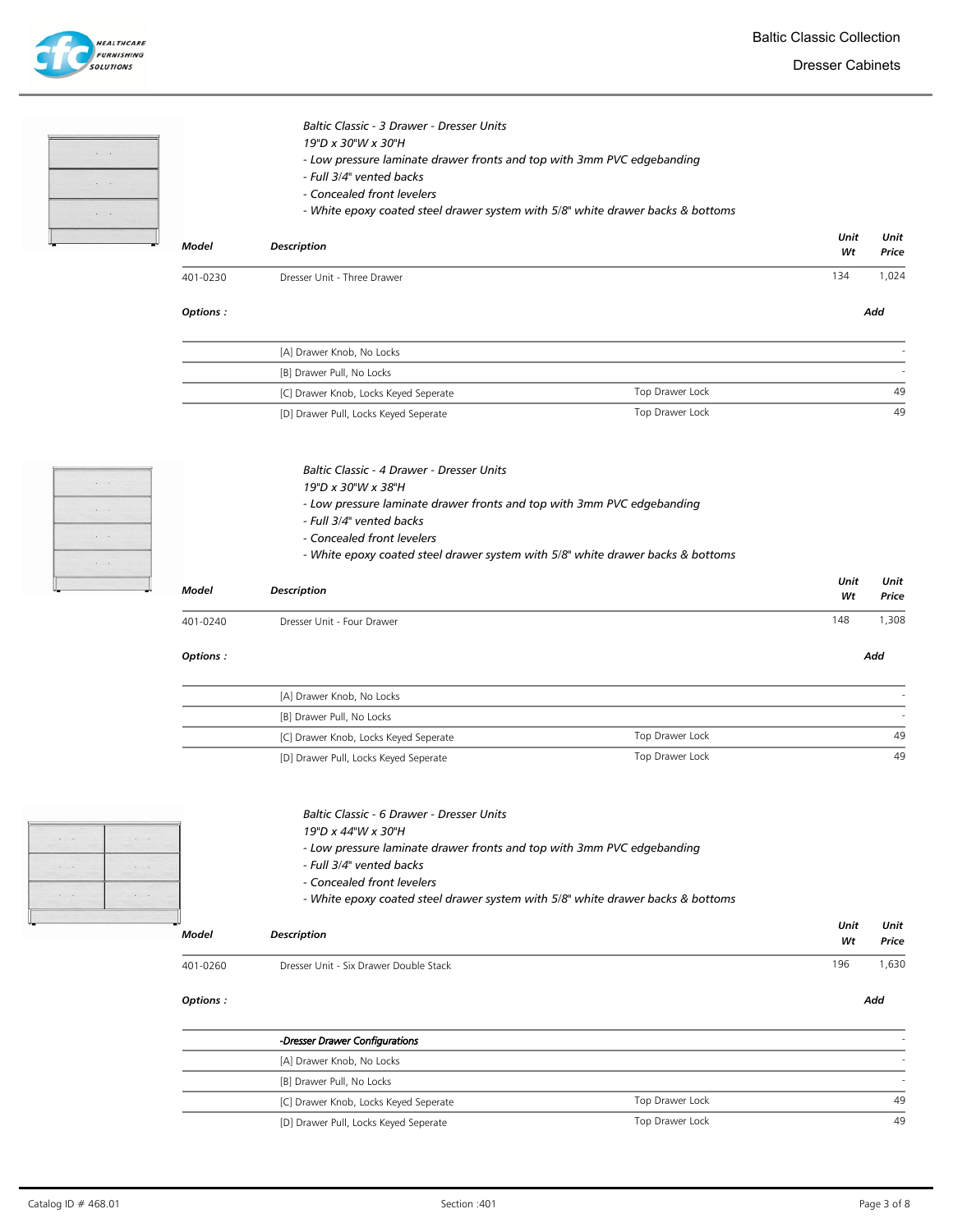### Single Wardrobe Cabinets



# Baltic Classic - 1 Door - Single Wardrobes

- 24"D x 24"W x 68"H
	- Low pressure laminate door and top with 3mm PVC edgebanding
	- 125 Degree door hinges
	- Ships fully assembled
- Fixed hat shelf and adjustable hanging rod

| Model    | <b>Description</b>            | Unit<br>Wt | Unit<br>Price |
|----------|-------------------------------|------------|---------------|
| 401-050L | Wardrobe - 1 Door Left Hinge  | 197        | .575          |
| 401-050R | Wardrobe - 1 Door Right Hinge | 197        | .575          |

#### Options : Add

| -Door Configurations        |    |
|-----------------------------|----|
| [G] Door Knob               |    |
| [H] Door Pull               |    |
| [I] Door Knob, Locking Door | 49 |
| [J] Door Pull, Locking Door | 49 |



### Baltic Classic - 1 Door / 1 Drawer - Single Wardrobes

- 24"D x 24"W x 68"H
- Low pressure laminate fronts and top with 3mm PVC edgebanding
- 125 Degree door hinges
- White epoxy coated steel drawer system with 5/8" white drawer back & bottom
- Adjustable hat shelf and adjustable hanging rod

| Model    | <b>Description</b>                       | Unit<br>Wt | Unit<br>Price |
|----------|------------------------------------------|------------|---------------|
| 401-051L | Wardrobe - 1 Door Left Hinge - 1 Drawer  | 211        | .642          |
| 401-051R | Wardrobe - 1 Door Right Hinge - 1 Drawer | 211        | .642          |

| [K] Door Knob/Drawer Knob                |                 |    |
|------------------------------------------|-----------------|----|
| [L] Door Knob/Drawer Pull                |                 |    |
| [M] Door Pull/Drawer Knob                |                 |    |
| [N] Door Pull/Drawer Pull                |                 |    |
| [O] Door Knob/Drawer Knob Keyed Separate | Top Drawer Lock | 49 |
| [P] Door Knob/Drawer Pull Keyed Separate | Top Drawer Lock | 49 |
| [Q] Door Pull/Drawer Knob Keyed Separate | Top Drawer Lock | 49 |
| [R] Door Pull/Drawer Pull Keyed Separate | Top Drawer Lock | 49 |
| [S] Door Knob/Drawer Knob Keyed Separate | Door Lock Only  | 49 |
| [T] Door Knob/Drawer Pull Keyed Separate | Door Lock Only  | 49 |
| [U] Door Pull/Drawer Knob Keyed Separate | Door Lock Only  | 49 |
| [V] Door Pull/Drawer Pull Keyed Separate | Door Lock Only  | 49 |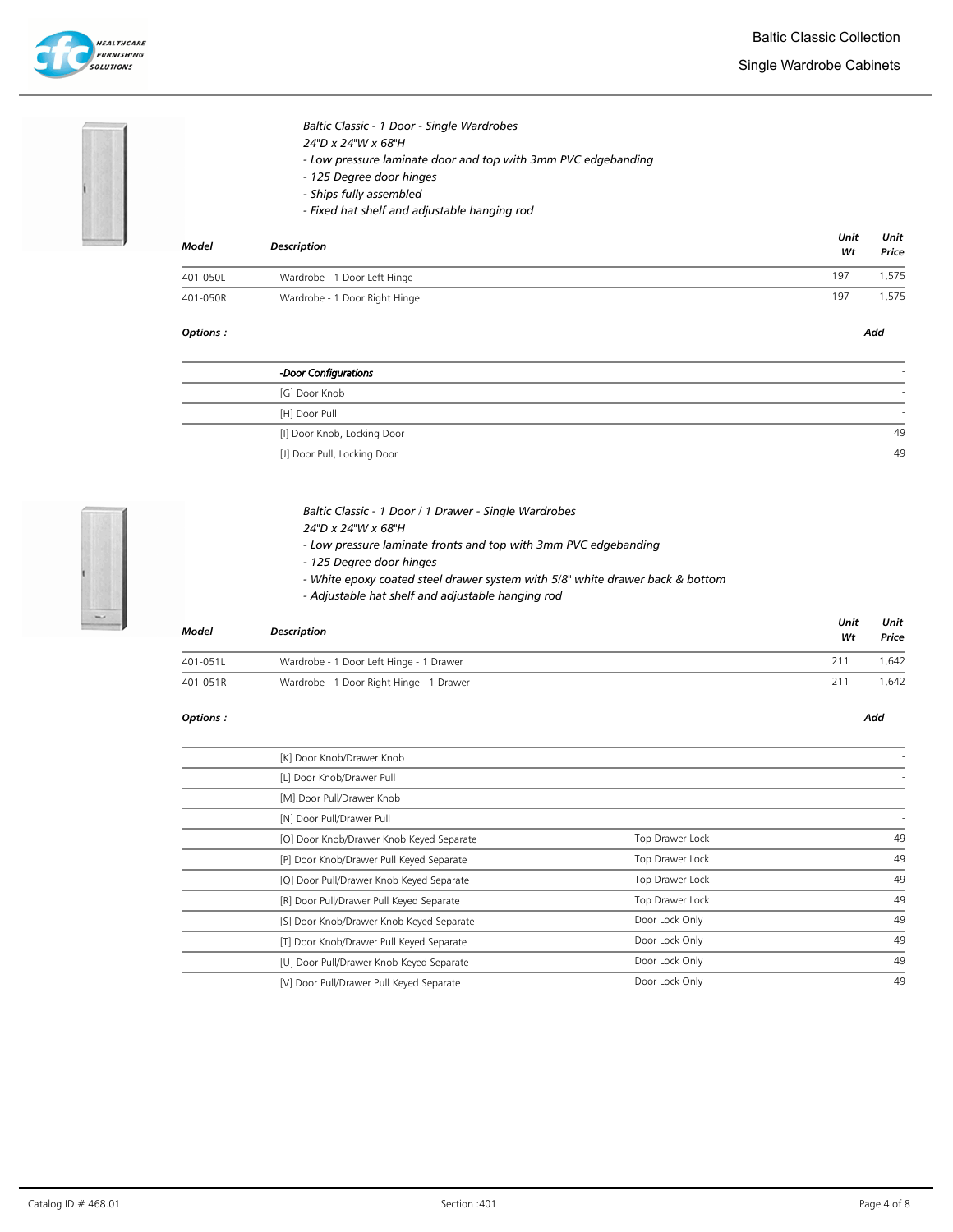Single Wardrobe Cabinets





# Baltic Classic - 1 Door / 2 Drawers - Single Wardrobes 24"D x 24"W x 68"H - Low pressure laminate fronts and top with 3mm PVC edgebanding - 125 Degree door hinges - White epoxy coated steel drawer system with 5/8" white drawer backs & bottoms

- Adjustable hat shelf and adjustable hanging rod

| Model    | <b>Description</b>                        | Unit<br>Wt | Unit<br>Price |
|----------|-------------------------------------------|------------|---------------|
| 401-052L | Wardrobe - 1 Door Left Hinge - 2 Drawers  | 227        | 1.732         |
| 401-052R | Wardrobe - 1 Door Right Hinge - 2 Drawers | 227        | .732          |

| -Door/Drawer Configurations              |                 |    |
|------------------------------------------|-----------------|----|
| [K] Door Knob/Drawer Knob                |                 |    |
| [L] Door Knob/Drawer Pull                |                 |    |
| [M] Door Pull/Drawer Knob                |                 |    |
| [N] Door Pull/Drawer Pull                |                 |    |
| [O] Door Knob/Drawer Knob Keyed Separate | Top Drawer Lock | 49 |
| [P] Door Knob/Drawer Pull Keyed Separate | Top Drawer Lock | 49 |
| [Q] Door Pull/Drawer Knob Keyed Separate | Top Drawer Lock | 49 |
| [R] Door Pull/Drawer Pull Keyed Separate | Top Drawer Lock | 49 |
| [S] Door Knob/Drawer Knob Keyed Separate | Door Lock Only  | 49 |
| [T] Door Knob/Drawer Pull Keyed Separate | Door Lock Only  | 49 |
| [U] Door Pull/Drawer Knob Keyed Separate | Door Lock Only  | 49 |
| [V] Door Pull/Drawer Pull Keyed Separate | Door Lock Only  | 49 |
|                                          |                 |    |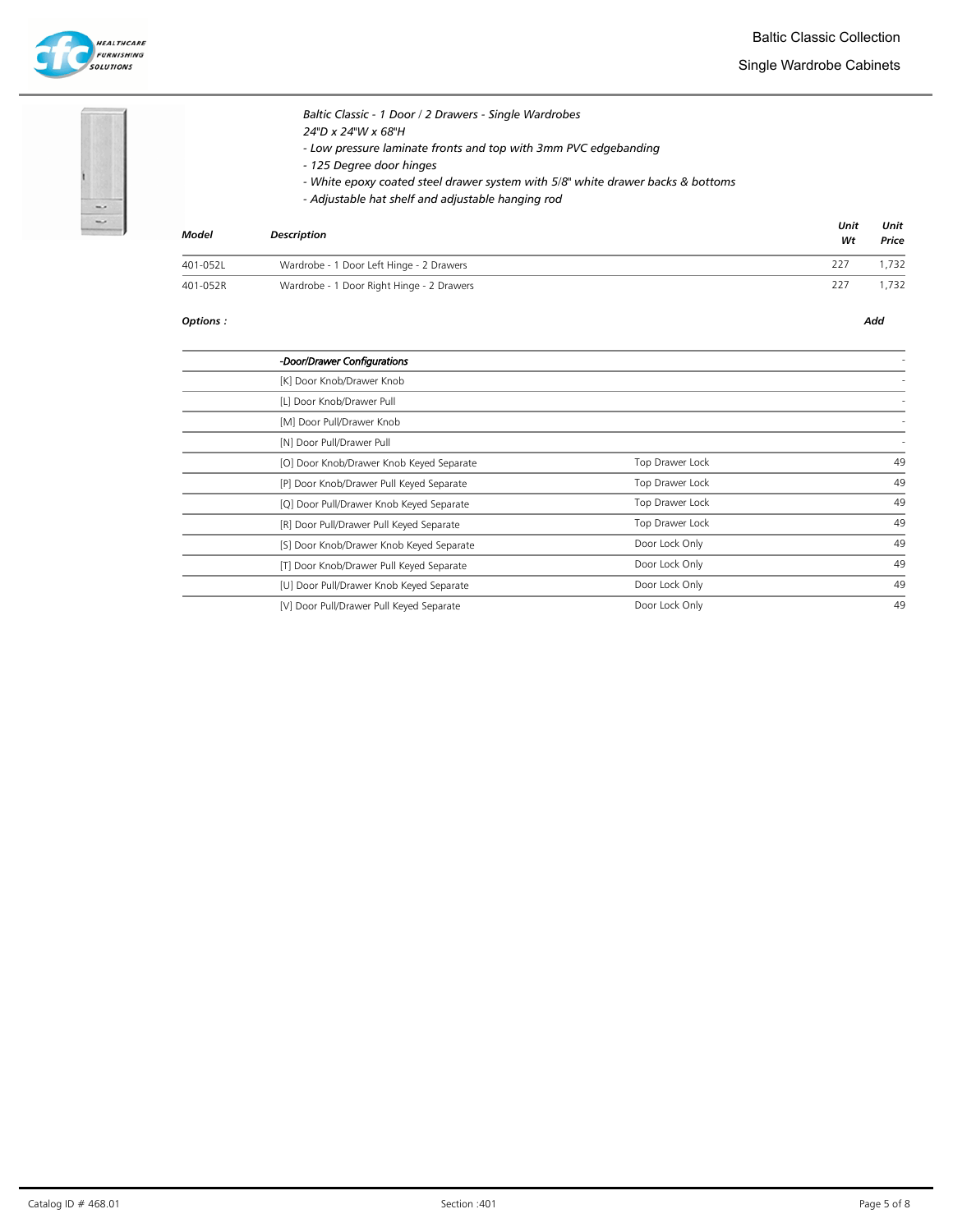Double Wardrobe Cabinets



| Baltic Classic - 2 Doors - Double Wardrobes                    |
|----------------------------------------------------------------|
| 24"D x 35"W x 68"H                                             |
| - Low pressure laminate doors and top with 3mm PVC edgebanding |
| - 125 degree door hinges                                       |
| - Fixed hat shelf and adjustable hanging rod                   |
|                                                                |
|                                                                |
|                                                                |

| Model    | Description        | Wt  | Price |
|----------|--------------------|-----|-------|
| 401-0600 | Wardrobe - 2 Doors | 232 | ,869  |

#### Options : Add

Unit

Unit

| -Door Configurations        |     |
|-----------------------------|-----|
| [G] Door Knob               |     |
| [H] Door Pull               |     |
| [I] Door Knob, Locking Door | 133 |
| [J] Door Pull, Locking Door | 133 |



| Baltic Classic - 2 Doors / 1 Drawer - Double Wardrobes          |
|-----------------------------------------------------------------|
| 24"D x 35"W x 68"H                                              |
| - Low pressure laminate fronts and top with 3mm PVC edgebanding |

- 125 degree door hinges
- White epoxy coated steel drawer system with 5/8" white drawer back & bottom
- Adjustable hat shelf and adjustable hanging rod

| Model    | <b>Description</b>            | Unit<br>Wt | Unit<br>Price |
|----------|-------------------------------|------------|---------------|
| 401-0610 | Wardrobe - 2 Doors - 1 Drawer | 246        | 2,078         |

#### Options : Add

J.

| [K] Door Knob/Drawer Knob                |                 |     |
|------------------------------------------|-----------------|-----|
| [L] Door Knob/Drawer Pull                |                 |     |
| [M] Door Pull/Drawer Knob                |                 |     |
| [N] Door Pull/Drawer Pull                |                 |     |
| [O] Door Knob/Drawer Knob Keyed Separate | Top Drawer Lock | 49  |
| [P] Door Knob/Drawer Pull Keyed Separate | Top Drawer Lock | 49  |
| [Q] Door Pull/Drawer Knob Keyed Separate | Top Drawer Lock | 49  |
| [R] Door Pull/Drawer Pull Keyed Separate | Top Drawer Lock | 49  |
| [S] Door Knob/Drawer Knob Keyed Separate | Door Lock Only  | 133 |
| [T] Door Knob/Drawer Pull Keyed Separate | Door Lock Only  | 133 |
| [U] Door Pull/Drawer Knob Keyed Separate | Door Lock Only  | 133 |
| [V] Door Pull/Drawer Pull Keyed Separate | Door Lock Only  | 133 |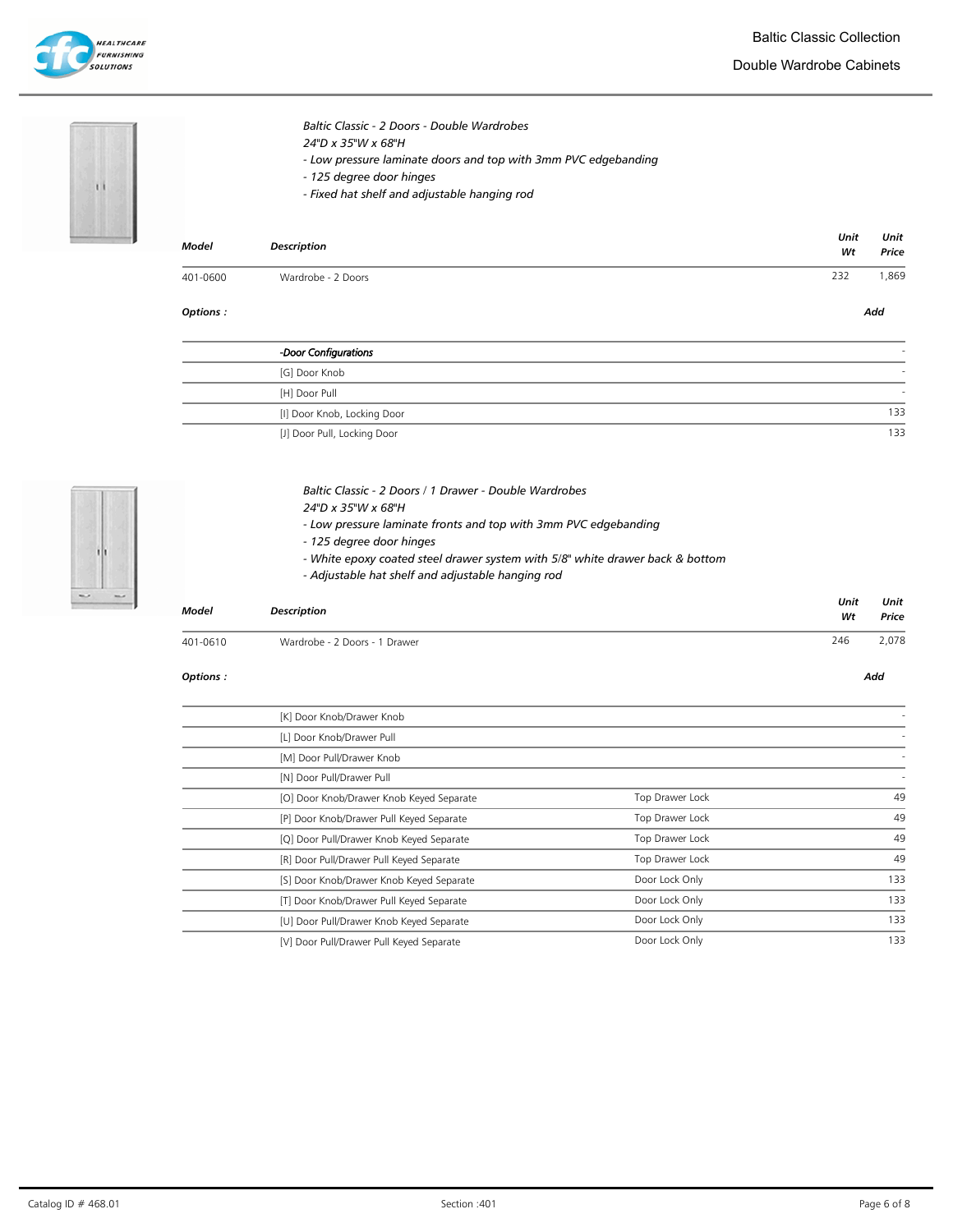Double Wardrobe Cabinets





Baltic Classic - 2 Doors / 2 Drawers - Double Wardrobes 24"D x 35"W x 68"H - Low pressure laminate fronts and top with 3mm PVC edgebanding - 125 degree door hinges - White epoxy coated steel drawer system with 5/8" white drawer backs & bottoms

- Adjustable hat shelf and adjustable hanging rod

| <b>Model</b> | <b>Description</b>             | Unit<br>Wt | Unit<br>Price |
|--------------|--------------------------------|------------|---------------|
| 401-0620     | Wardrobe - 2 Doors - 2 Drawers | 265        | 2,177         |

| -Door/Drawer Configurations              |                 |     |
|------------------------------------------|-----------------|-----|
| [K] Door Knob/Drawer Knob                |                 |     |
| [L] Door Knob/Drawer Pull                |                 |     |
| [M] Door Pull/Drawer Knob                |                 |     |
| [N] Door Pull/Drawer Pull                |                 |     |
| [O] Door Knob/Drawer Knob Keyed Separate | Top Drawer Lock | 49  |
| [P] Door Knob/Drawer Pull Keyed Separate | Top Drawer Lock | 49  |
| [Q] Door Pull/Drawer Knob Keyed Separate | Top Drawer Lock | 49  |
| [R] Door Pull/Drawer Pull Keyed Separate | Top Drawer Lock | 49  |
| [S] Door Knob/Drawer Knob Keyed Separate | Door Lock Only  | 133 |
| [T] Door Knob/Drawer Pull Keyed Separate | Door Lock Only  | 133 |
| [U] Door Pull/Drawer Knob Keyed Separate | Door Lock Only  | 133 |
| [V] Door Pull/Drawer Pull Keyed Separate | Door Lock Only  | 133 |
|                                          |                 |     |